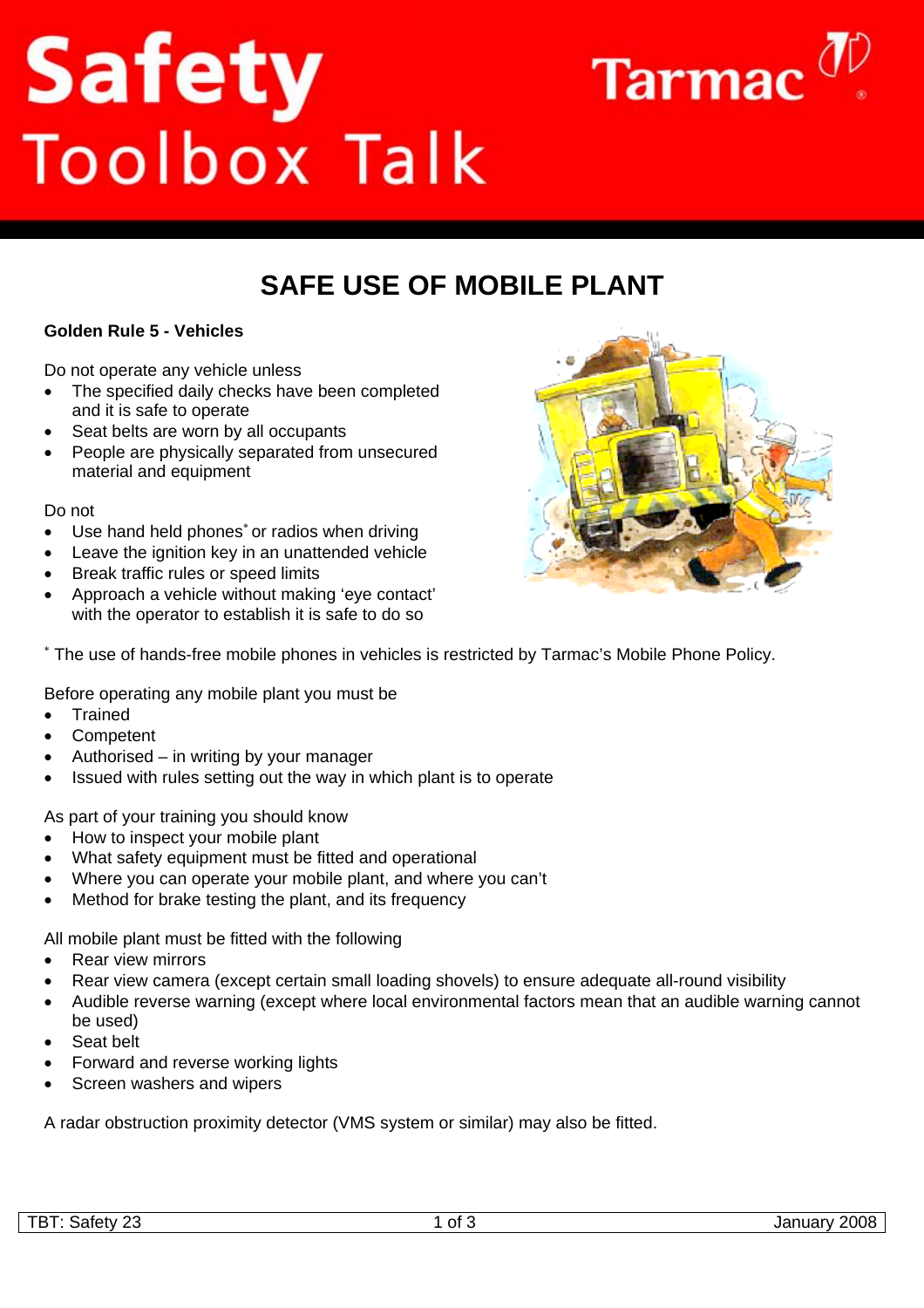### **Maintaining Mobile Plant**

You will need to gain access to places where you check coolant levels, oil and grease points.

Many of these are accessible from the ground, but some are not. If you need to climb onto the machine you must ensure that there is a safe means of access. If you have any concerns raise them with your manager or supervisor.

### **Golden Rule 3** refers to Working at Heights

Do not work at any height where there is a risk of injury from falling unless

- All other options have been ruled out
- Risks have been assessed
- You have a Safe System of Work

Never work above 2 metres unless

- You have fall prevention or protection measures in place
- You wear a safety harness fastened to a suitable anchor point if the task requires it

When operating front end loading shovels

- Never use the shovel bucket as a working platform
- Never use the bucket to suspend a load (from a chain, wire or strap)

Where interchangeable attachments can be used (eg bucket, forks), the attachments must always be physically locked into place – to fail to do so could result in catastrophic failure during a lift.

### **Overhead Services**

You must not work below or adjacent to overhead services unless

- You have a site specific Safe System of Work
- You can maintain at all times the required safe distance from the overhead hazard



### **QUESTIONS – (there may be more than one correct answer)**

|              |                                             | A                                         | B                         | C                                                                |
|--------------|---------------------------------------------|-------------------------------------------|---------------------------|------------------------------------------------------------------|
|              | When should a seat-<br>belt be worn?        | When anyone is<br>travelling in a vehicle | When driving a<br>vehicle | Only when travelling at high<br>speed                            |
| $\mathbf{2}$ | What must you be to<br>drive a vehicle?     | Trained                                   | Competent                 | Authorised                                                       |
| 3            | How often should a<br>vehicle be inspected? | Weekly                                    | Daily on first<br>use     | Only following a repair                                          |
| 4            | What is a safe working<br>height?           | Less than 2m                              | Less than 4m              | A height where the risk of falling<br>is prevented or controlled |
| 5            | A loading shovel<br>bucket may be used?     | As a working platform                     | For moving<br>aggregates  | To lift a load using straps                                      |